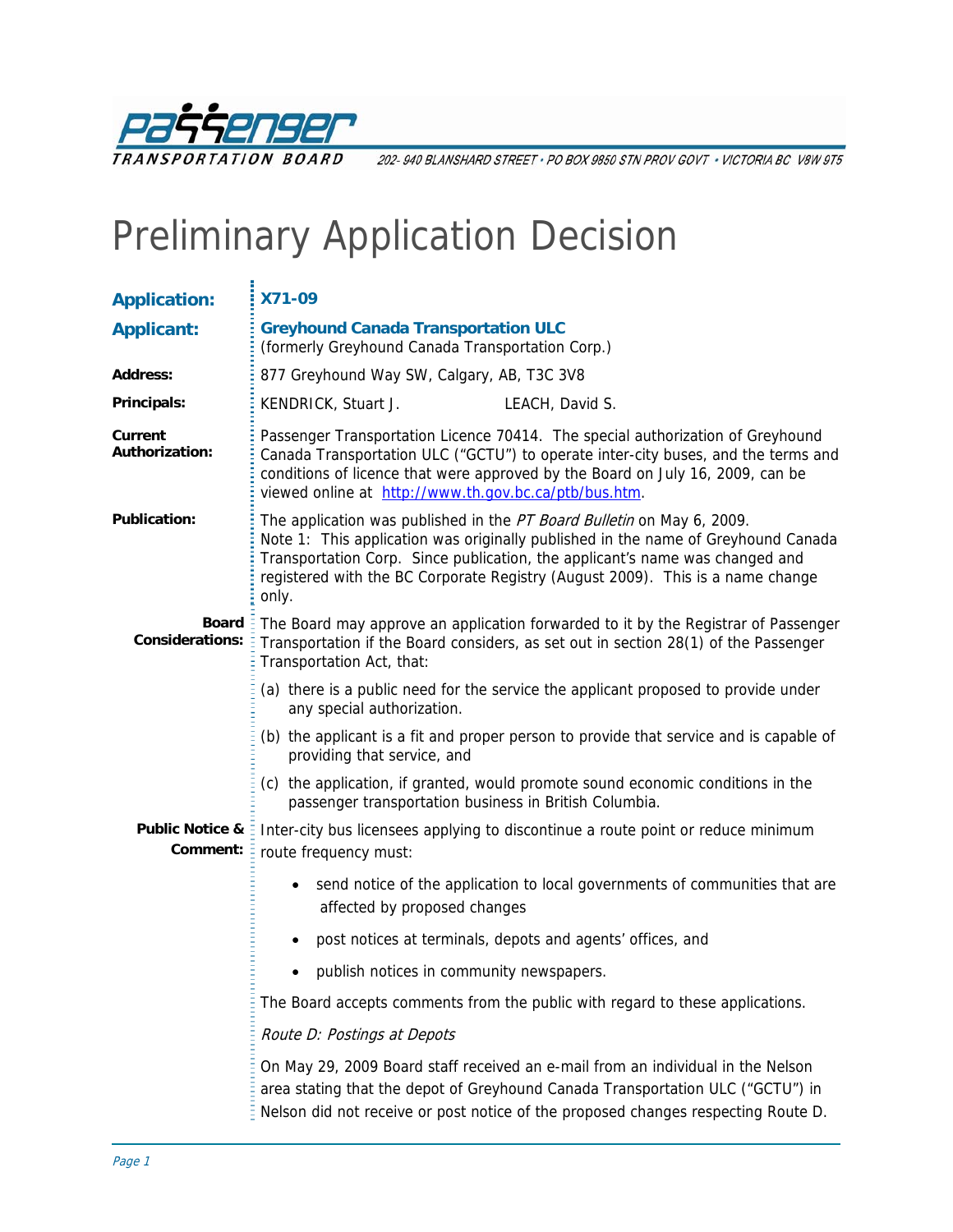After the Board raised the matter with GCTU, Mr. Robbins, solicitor for the applicant, provided a copy of an e-mail dated June 1, 2009 from Mike Palosky to Grant Odsen, Regional Manager, BC for GCTU, stating: "All Kootenay agents have been called. Nelson said it was posted there, but went missing at some point. Greenwood and Midway said the same thing. All other agents confirmed it is posted in their locations. The posting has been faxed to Nelson, Greenwood and Midway again with confirmation of posting…" A subsequent e-mail from Mr. Odsen confirmed that the notice had been re-posted in those locations where it had gone missing.

#### Republication of Route B1 (Falkland)

During a preliminary review of the application, the panel asked for clarification of the impact of the proposed MRF reductions on Falkland, a route point on Route B1. The original publication had indicated that there would be no change to the service provided at Falkland. After consulting with the applicant, it was determined that the published application did not reflect the changes the applicant was applying for.

At present, service must be provided at least twice daily in each direction. Greyhound clarified that it wishes to reduce the minimum service level for Falkland so it can operate 1 trip daily northbound and 2 trips daily southbound. This represents a reduction in total weekly trip minimums from 28 to 21. To correct this publication error and to provide opportunity for further input from the public, the Board required the re-publication of Route B1 in the PT Board's Weekly Bulletin, the posting of the change at the Falkland GCTU depot, publication of the corrected information in newspapers in Kamloops and Vernon, and notice to the Columbia-Shuswap Regional District. These notice requirements were met. The submission period ended in the first week of October.

#### Public Notice for Application X71-09

Board staff confirmed, by way of a review of "Copies of Newspaper Tearsheets" and "Copies of letters and notices" provided by the applicant, that the applicant met Board requirements with respect to notification of the public. Despite the posting interruptions at some depots on Route D, the Board is satisfied that the licensee has substantively met its public notice requirements for application X71-09.

#### Submissions

With this application, the Board received a number of submissions from individuals, companies, organizations, local governments and elected representatives. These submissions are discussed throughout the decision with respect to the individual routes that are under consideration.

The deadline for public comments and submissions was June 17, 2009. Submissions continued to come in after the deadline. These were date stamped with the date they were received, and all submissions received by July 8, 2009 were forwarded to the applicant for review and comment. The panel decided that all comments and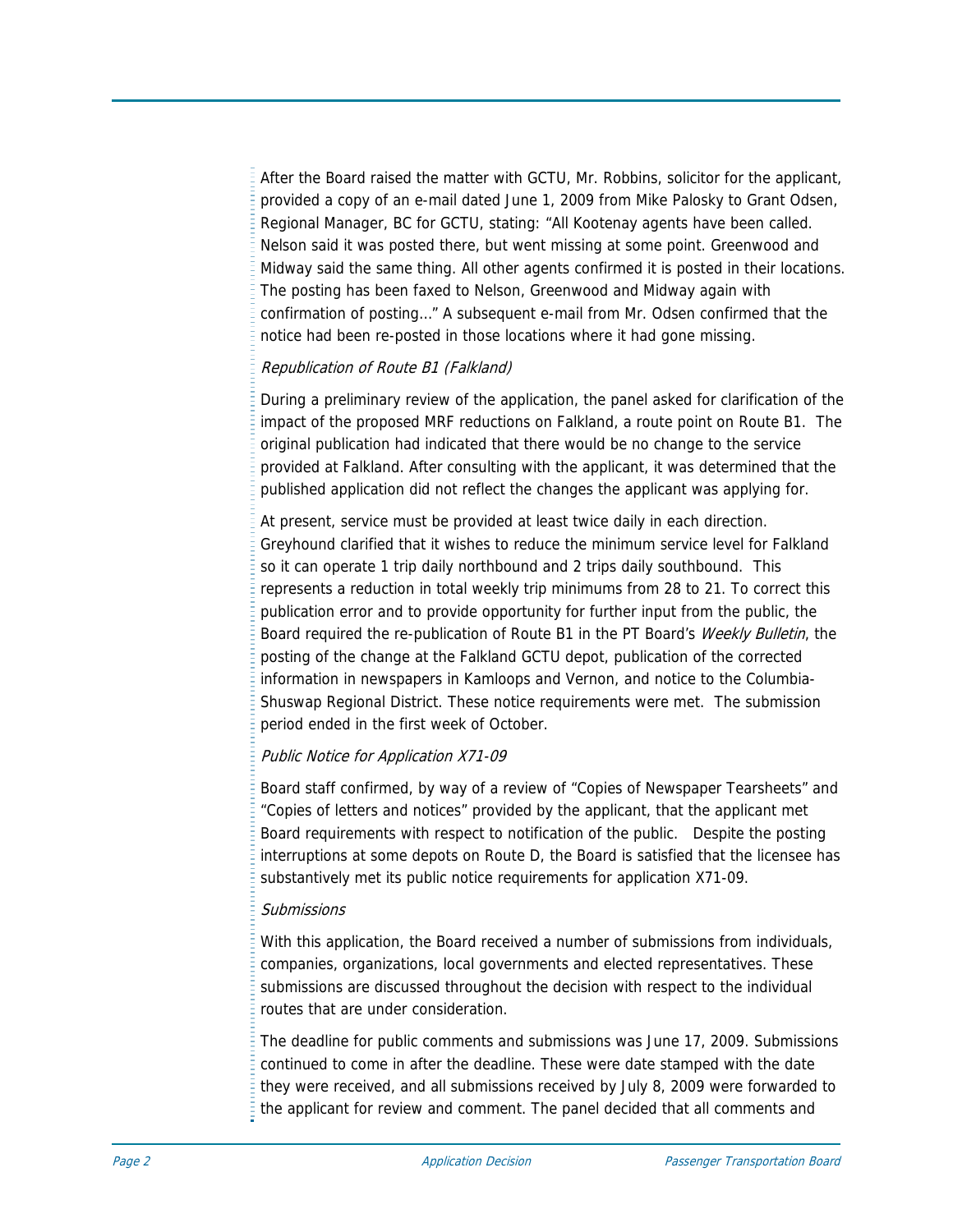|                           | submissions received between June 18 and July 8, together with those received by<br>the deadline, would be considered in its decision.                                                                                                                                                                                                                                                                                                                                                              |
|---------------------------|-----------------------------------------------------------------------------------------------------------------------------------------------------------------------------------------------------------------------------------------------------------------------------------------------------------------------------------------------------------------------------------------------------------------------------------------------------------------------------------------------------|
| <b>Board Decisions: E</b> | Overview                                                                                                                                                                                                                                                                                                                                                                                                                                                                                            |
|                           | The Board may issue a preliminary decision on parts of the application pending a<br>final determination on the application. We are issuing a preliminary decision on<br>Routes N, Q, QA, S2, T and U. These are preliminary decisions only and will not<br>become final until we issue a decision on application X71-09 in toto. The outcome<br>for routes B1 and D have not yet been decided.                                                                                                      |
|                           | Should any matter arise in our review of the whole application that relates to any of<br>the orders in this preliminary decision, we may reconsider any or all of the<br>preliminary decisions. The applicant may act on these decisions but should be aware<br>of this caveat. The Board will not be accepting any further submissions with respect<br>to the routes that are the subject of the preliminary decisions.                                                                            |
|                           | Subject to the caveat above, the following are the Board's preliminary<br>decisions:                                                                                                                                                                                                                                                                                                                                                                                                                |
|                           | Route N - approved as per the application.<br>$\bullet$                                                                                                                                                                                                                                                                                                                                                                                                                                             |
|                           | Route $Q$ – approved as per the application.<br>٠                                                                                                                                                                                                                                                                                                                                                                                                                                                   |
|                           | Route QA – approved as per the application.<br>٠                                                                                                                                                                                                                                                                                                                                                                                                                                                    |
|                           | Route S2 - approved as set out in the decision (i.e. the minimum route<br>$\bullet$<br>frequency for route S1 is increased by 1 trip daily in each direction.)                                                                                                                                                                                                                                                                                                                                      |
|                           | Route T- approved as per the application.<br>٠                                                                                                                                                                                                                                                                                                                                                                                                                                                      |
|                           | Route U - approved as per the application.<br>$\bullet$                                                                                                                                                                                                                                                                                                                                                                                                                                             |
|                           | At least 21 days before implementing a schedule change, GCTC must publish a<br>notice of the change and the effective date in newspapers of affected communities.<br>Copies of such notices must be provided to the Registrar, Passenger Transportation<br>Branch, prior to the issuance of an amended licence. The 21-day notice requirement<br>is waived for route(s) where the elimination of ferry sailing(s) by B.C. Ferries<br>necessitates a service reduction on an existing GCTU schedule. |
|                           | Amendment: After the preliminary application decision was sent to the applicant and before<br>publication, corrections were made to more accurately reflect GCTU's proposal<br>respecting routes D and Q. The original version is not public. This is the official<br>version.                                                                                                                                                                                                                      |
| akarawa                   |                                                                                                                                                                                                                                                                                                                                                                                                                                                                                                     |

# **Background:**

## Application as a whole

In this application, GCTU seeks to reduce minimum route frequency or eliminate service on eight separate routes. With two exceptions, the panel has assessed each of these routes separately based on the information provided by the applicant and by the submitters. The exceptions are for Routes Q and QA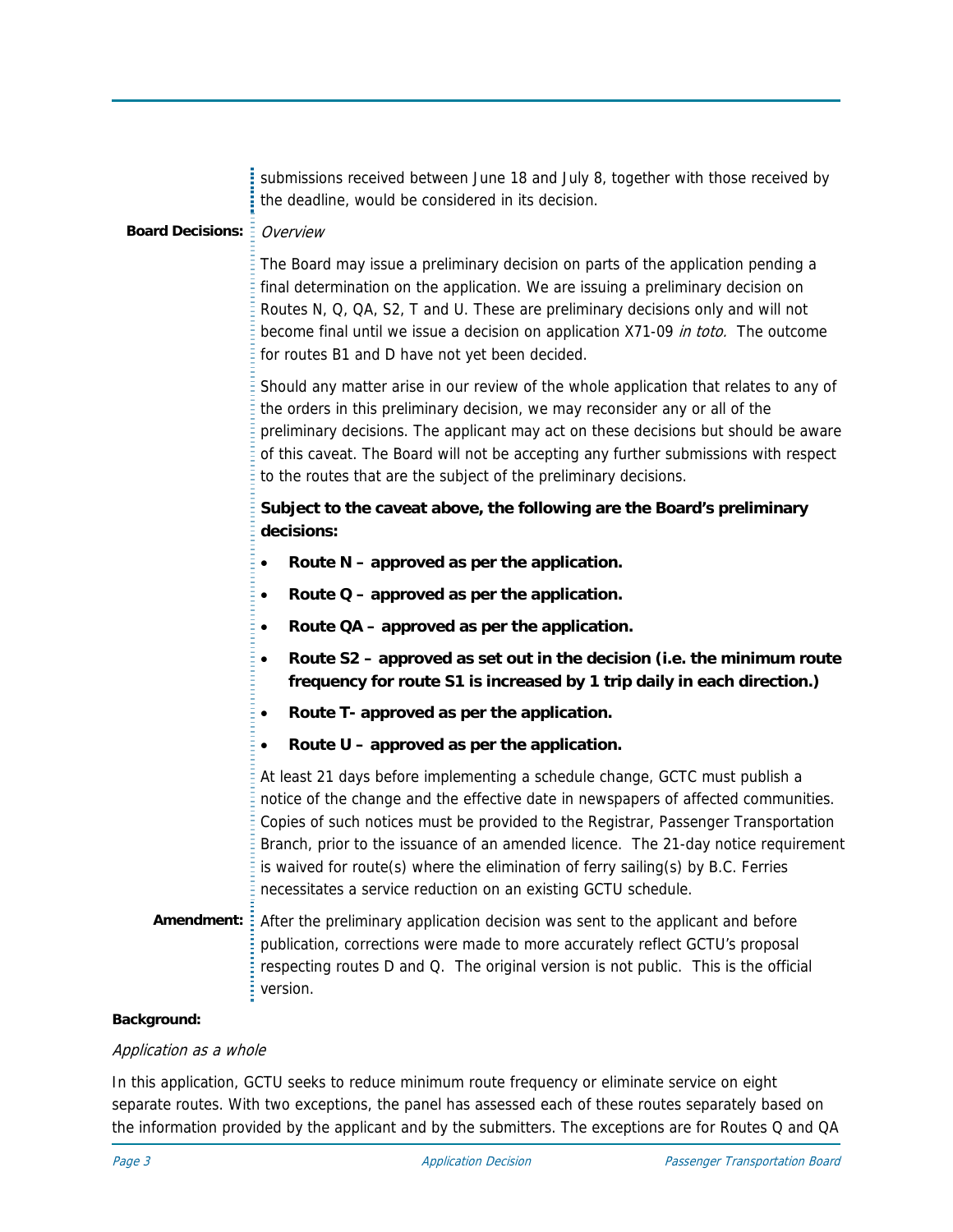which both involve route points of Nanaimo, Vancouver and Coquitlam. The panel has combined these two proposed route changes as they are closely inter-related.

## Route B1

The submission period has not yet closed since the republication of Route B1. The panel defers making any decision on Route B1 until it has had time to assess all submissions pertaining to that route.

#### Route D

The Board received a significant number of submissions with respect to Route D. The submissions were provided to GCTU for review and comment. After reviewing these submissions, GCTU decided to change its original application on this route. The original application was for a weekly minimum route frequency ("MRF") of 14 trips, down from the current 28 trips per week. The applicant is now proposing to reduce the MRF to 20 on that portion of the route between Kelowna and Nelson. This would be done by providing two trips daily in each direction on Monday, Thursday and Friday, and one trip in each direction on the other days of the week on the portion of Route D between Kelowna and Nelson only. The remainder of Route D, between Nelson and the Alberta border, would be reduced to one trip daily in each direction, as per the original application.

Until the issuance of this preliminary decision, the public had not been made aware of this proposal. Before a decision is made to approve, modify or refuse the revised application, the Board wants to ensure that further public input is received. For this purpose, the Board will hold public meetings in some of the affected communities. The decision on GCTU's modified proposal on Route D will not be made until after public meetings are held.

#### **Reasons:**

## I. Is there a public need for the service that the applicant proposes to provide under special authorization?

In minimum route frequency reduction (MRF) applications, the Board must decide what level of service meets the public need. If the Board determines that the proposed level of MRF will meet the public need, it may grant the application. If the Board determines that the proposed level of MRF will not meet the public need, then it may refuse the application or grant the application in part in a manner that meets the public need.

The panel is dealing with each of the proposed MRF changes on a route-by-route basis with the exception of Routes Q and QA as noted in the background. The assessment of public need as it pertains to each proposed MRF reduction is discussed in the following analyses.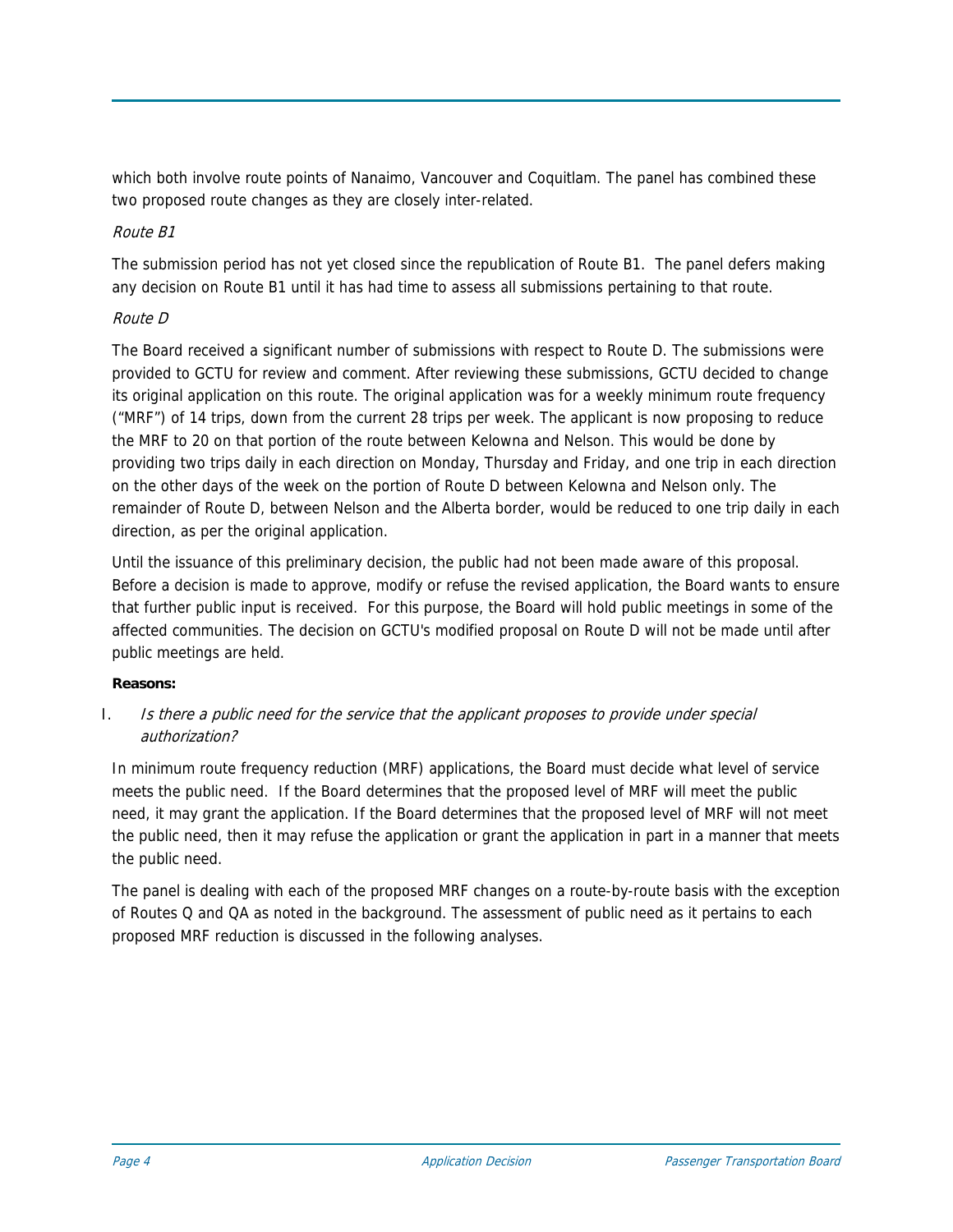#### **Route N**

Vancouver – Alberta Border (at Highway 16)

#### **Affected Route Points**

| Kamloops   | Abbotsford |
|------------|------------|
| Merritt    | Langley    |
| Hope       | Vancouver  |
| Chilliwack |            |

The applicant seeks to reduce the minimum route frequency between **Kamloops** and **Vancouver** from 2 trips daily in each direction to 1 trip daily in each direction. This is part of a GCTU operation between Edmonton and Vancouver via the Yellowhead (Highway 5) through to Kamloops. These trips arrive and depart at Kamloops according to Greyhound published schedules 540[1](#page-4-0) westbound and 5044 eastbound<sup>1</sup>. These arrivals and departures coincide with the Calgary and Vancouver routes that travel on the TransCanada (Highway 1) route. The Calgary – Vancouver trips are schedules 5153 westbound and 5000 eastbound. GCTU proposes to transfer passengers in each direction at Kamloops from the Edmonton trips to the Calgary trips. Thus, passengers travelling westbound from Edmonton would transfer to the Calgary – Vancouver bus in Kamloops to complete the journey to Vancouver or points en route. Passengers travelling eastbound to Edmonton from Vancouver would take the Calgary bus as far as Kamloops and then transfer to a bus bound for Edmonton. GCTU says that because the trip schedules coincide at Kamloops, the transfers would be seamless. This consolidation would save the applicant over 150,000 bus miles per year with little or no noticeable impact on service.

The Board received submissions from the City of Merritt, the District of Hope and the Thompson-Nicola Regional District. Each of these letters expressed concern or opposition to the proposed MRF reduction. Our analysis of the proposed consolidation of traffic at Kamloops indicates that actual impact on each of these communities would be minimal. Each community will continue to have reasonable service levels if this application is approved.

In addition, the Board received a letter from the Township of Langley, suggesting that GCTU examine the opportunity to provide a greater level of service in the Lower Mainland, modeled on the "QuickLink" program in Eastern Canada which connects rural towns with cities. The letter also comments on the environmental advantages of bus travel as opposed to individual vehicle traffic.

The MLA for Yale-Lillooet submitted a letter opposing the MRF reduction. This letter expressed concern for residents of Merritt and their ability to access service to Kamloops and the Lower Mainland. A review of the GCTU schedules shows that Merritt residents can access five daily trips in each direction between

j

<span id="page-4-0"></span> $1$  Note: Route N is a route that is set out in the passenger transportation licence for GCTU. Four-digit schedules are created by GCTU. Board decisions relate to the terms and conditions of licence, not the GCTU schedules. The licensing decision creates requirements that must be reflected in the scheduled operations. The GCTU schedules may be considered and discussed as guidance for understanding how services are being provided.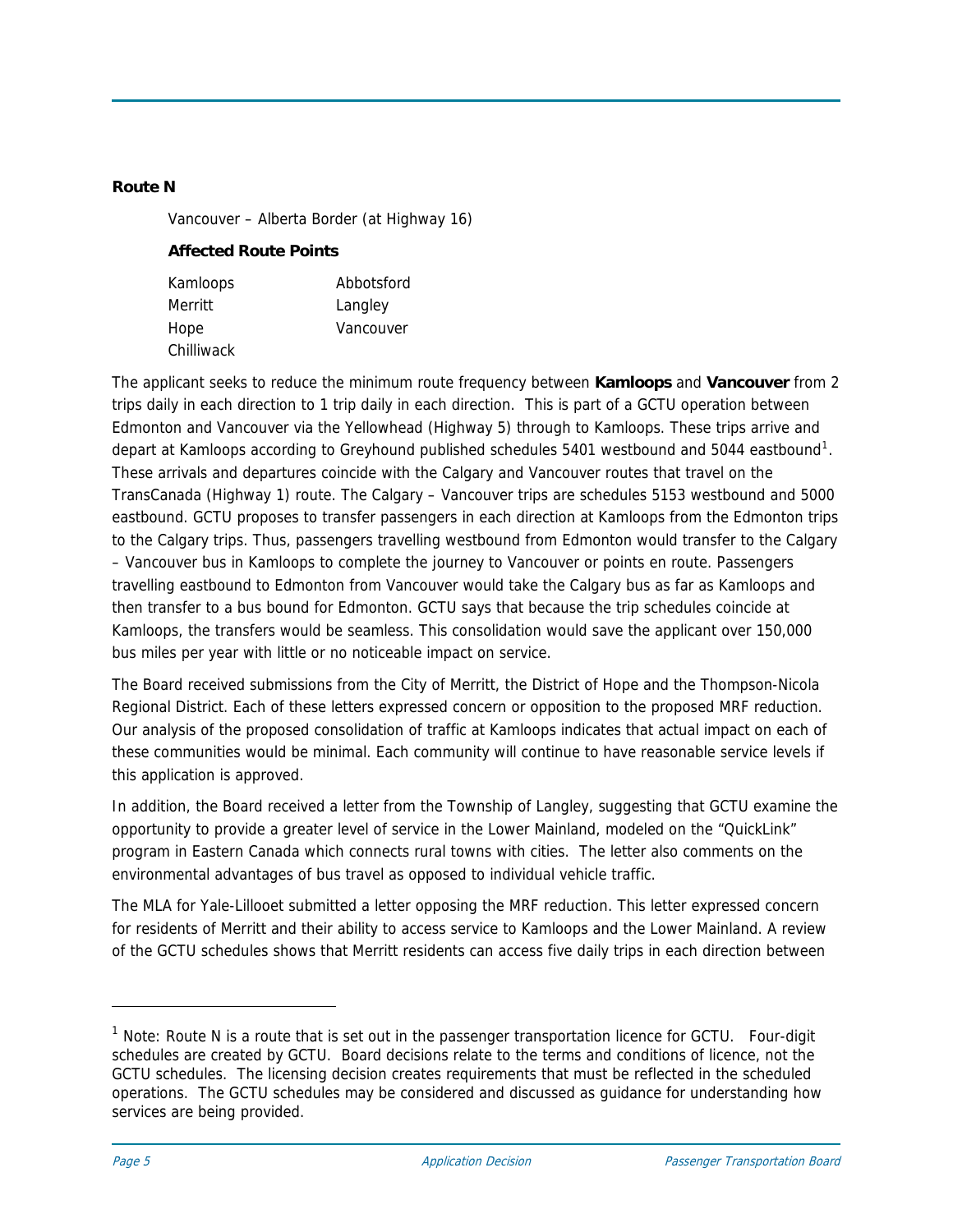Merritt and Kamloops, eight daily trips from Merritt to Vancouver and nine daily trips from Vancouver to Merritt.

There were three submissions from individuals pertaining to the Route N portion of the application. One of these was a complaint about a GCTU terminal operator and was not specifically related to the application. Two were more general in nature, citing the potential of difficulty accessing medical appointments.

On the basis of the evidence at hand, the Board finds that granting the proposed reduction of service levels on Route N would enable the applicant to continue to meet the public need for inter-city bus service on that route. The proposed changes will have minimal impact on current service levels and will maintain connectivity for medical and other services at urban centers. The application with respect to Route N is granted.

# **Route Q via Horseshoe Bay/Departure Bay Ferry | MRF Reduction**

Coquitlam / Vancouver - Nanaimo

#### **Affected Route Points**

| Vancouver      | Nanaimo                      |
|----------------|------------------------------|
| Coquitlam      | Departure Bay Ferry Terminal |
| West Vancouver | Horseshoe Bay Ferry Terminal |

## **Route QA alternative via Tsawwassen/Duke Point Ferry | Route point elimination**

Coquitlam / Vancouver - Nanaimo

## **Affected Route Points**

#### Coquitlam

For routes Q and QA, the applicant proposes to eliminate the route point of Coquitlam. Also, for Route Q the current Minimum Route Frequency (MRF) is 8 trips daily in each direction and a total weekly minimum of 112 for all the route points with the exception of Vancouver which is 7 and 98 respectively. The applicant is seeking to reduce minimum service levels for all route points, including Vancouver, to 6 daily trips in each direction and a total of 84 trips per week.

The Board is considering the proposal for both routes together because, in each case, the same route point is proposed for elimination, the routes have the same terminating points, and because most of the submissions were relevant to each of the routes, not one or the other. Further, route QA is an alternate to route Q.

The Board received 3 submissions for both routes. One was from an individual who rides the GCTU bus once a month from Parksville to Vancouver to attend meetings leaving on the 9:00 a.m. bus from Parksville and returning on a bus that arrives in Parksville at 3:15 p.m. The proposed route point elimination and reductions in minimum route frequency should not affect the ability of the individual to continue receiving the same service.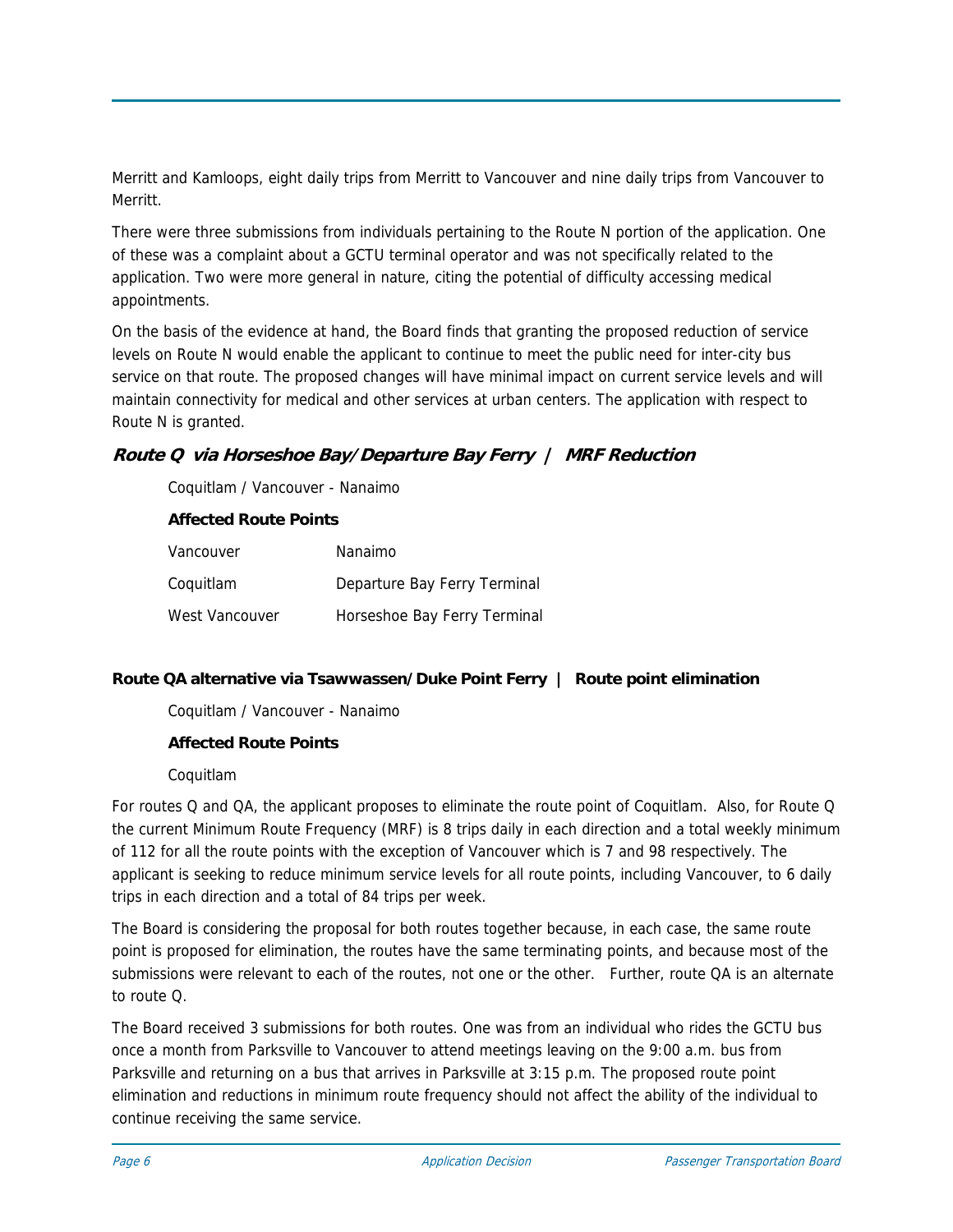The City of Coquitlam expressed concern regarding the elimination of Coquitlam as a route point. Several issues were raised. One was the hardship imposed on lower income residents and students who rely on GCTU services for inter-regional travel. The other was the inadequacy of, and failure to provide the public notice of the service change. On this matter the Board, as noted above, is satisfied that the licensee has met its public notice requirements.

The Board received one submission for the above route MRF reduction as well as for those concerning routes T and U from the MLA for Nanaimo. The MLA expressed concern that the reductions in bus service are counterproductive with respect to getting people out of their cars and reducing their carbon footprint.

The applicant provided ridership data for a 12 month period ending January 31, 2009 on its schedules 5135 eastbound and its schedule 5136 westbound which it proposes to eliminate and includes the elimination of Coquitlam as a route point. On schedule 5135 and 5136 the average passenger load respectively was 5.51 and 0.32 and financially well below its breakeven RPM (revenue per mile) for B.C. and Vancouver Island. GCTU also provided ridership data for schedules 5121 eastbound and 5122 westbound which it plans to eliminate in order to implement the proposed reduction in minimum route frequency to 6 trips daily in each direction. The average passenger load for schedules 5121 and 5122 was 6.22 and 8.53 respectively. The applicant comments that the daily trip on the Nanaimo – Coquitlam route is principally used to move freight and that for future freight movement GCTU will use a 5 ton truck.

Supplemental information was received from the applicant on September 11, 2009 concerning the elimination by BC Ferries of 4 weekly sailings in each direction between Departure Bay and Horseshoe Bay. Notwithstanding these scheduling changes by BC Ferries, GCTU wishes to continue operating 6 trips daily in each direction between Nanaimo and Vancouver.

Residents of Coquitlam have public transportation options other than private vehicles to make connections with the main Vancouver GCTU bus station. For example, Translink provides extensive bus service within the area that enables access to GCTU's main depot, either directly by Translink bus or by connecting with Skytrain. Based on the above information including ridership and revenue data supplied by the applicant, the Board finds that the public need for passenger transportation would continue to be met if Coquitlam is eliminated as a route point. It also finds, for routes Q and QA, that a continuance of 6 trips in each direction with a total weekly minimum of 84 is sufficient to meet current public need.

## **Route S2 | Route Elimination**

Coquitlam - Pemberton

## **Affected Route Points**

Coquitlam Whistler Garibaldi Heights Pemberton Whistler Creek

Routes S1 and S2 serve communities on the Sea-to-Sky highway corridor (including Squamish, Whistler, Pemberton and Mount Currie) and provide connections with Vancouver and Coquitlam to the south.

Route S1 is the main route. The minimum route frequency is 7 trips daily in each direction from Vancouver to Whistler. Services extend to Pemberton for 4 trips daily in each direction, and to Mount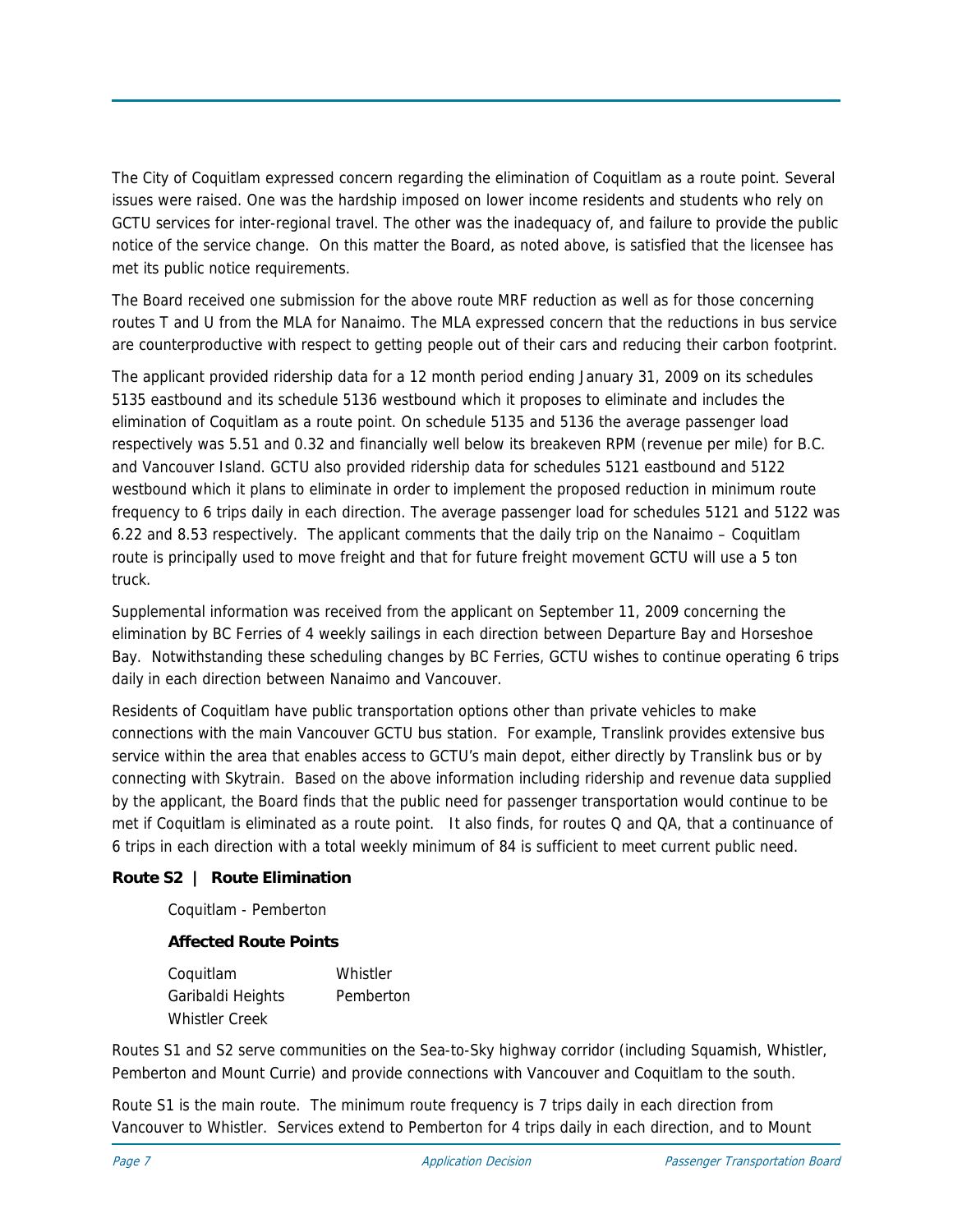Currie once or twice a day in each direction. For other points between these main route points, service levels tend to be comparable and slightly less.

Route S2 complements route S1 by providing service between Coquitlam and Whistler once daily in each direction. A less-than-daily service extends as far north as Pemberton. GCTU seeks to eliminate Route S2 between Coquitlam and Whistler/Pemberton.

On route S2, GCTU operates schedule 5074 daily northbound from Coquitlam to Pemberton and schedule 5085 daily southbound from Whistler to Coquitlam. The applicant notes that the buses on these schedules mostly carry freight, with average passenger counts of 5.69 on the northbound schedule and 4.98 on the southbound schedule. Revenue per passenger mile is well below break-even. These are the two trips that GCTU proposes to eliminate. The applicant proposes to replace passenger service with a five-ton truck to carry freight.

After the applicant reviewed the submissions, it proposed to increase the daily trips in each direction between Squamish and Whistler on Route S1 if the Board granted the MRF reduction sought for Route S2. The applicant stated that it would add a new northbound trip that would leave Squamish at 7:30 a.m. and arrive at Whistler at 8:20 a.m. on a daily basis. A new southbound trip would leave Whistler at 5:00 p.m. and arrive at Squamish at 6:00 p.m. daily. This, according to the applicant, would address a substantial number of the concerns expressed by submitters.

The Board received 19 submissions from individuals relative to Route S2.

Eight of these submissions make specific reference to concerns with cancellation of the GCTU 9:45 a.m. (schedule 5075) from Pemberton to Vancouver. This application does not seek to cancel that schedule.

Three of the submissions specifically mention concerns relating to the loss of the 7:30 a.m. departure from Squamish to Whistler and/or the 5:00 p.m. return of that trip. The proposal by GCTU to increase trips on Route S1 directly addresses these concerns.

Five of the submissions and a petition signed by 19 individuals expressed concerns about the loss of service specifically originating or terminating in the Coquitlam area connecting with Whistler. The panel notes that the petition contained no contact information for any of the people who signed it, and many of the names were illegible. Such a petition is given little weight. GCTU responds that the average passenger counts of approximately 5 per day in each direction do not warrant continuation of this service. The applicant states that the service level between Vancouver and Whistler is 7 times daily in each direction. As well, PCL, Snowbus and Premier Pacific offer scheduled bus service between Whistler and Vancouver. The panel notes that, while it is not as convenient for many people as a direct trip from Coquitlam, other options exist for travelers in that area. Translink buses and connections to SkyTrain provide access to the GCTU Vancouver terminal.

The remaining submissions from individuals were more general in nature, outlining concerns related to the environment, road safety and general convenience.

The Board received submissions from local governments. A letter from the Village of Pemberton suggests that if GCTU eliminates its 7:00 a.m. departure from Pemberton, the residents will have no southbound bus service options between 7:00 a.m. and 12:30 p.m. each day. The applicant submits that this is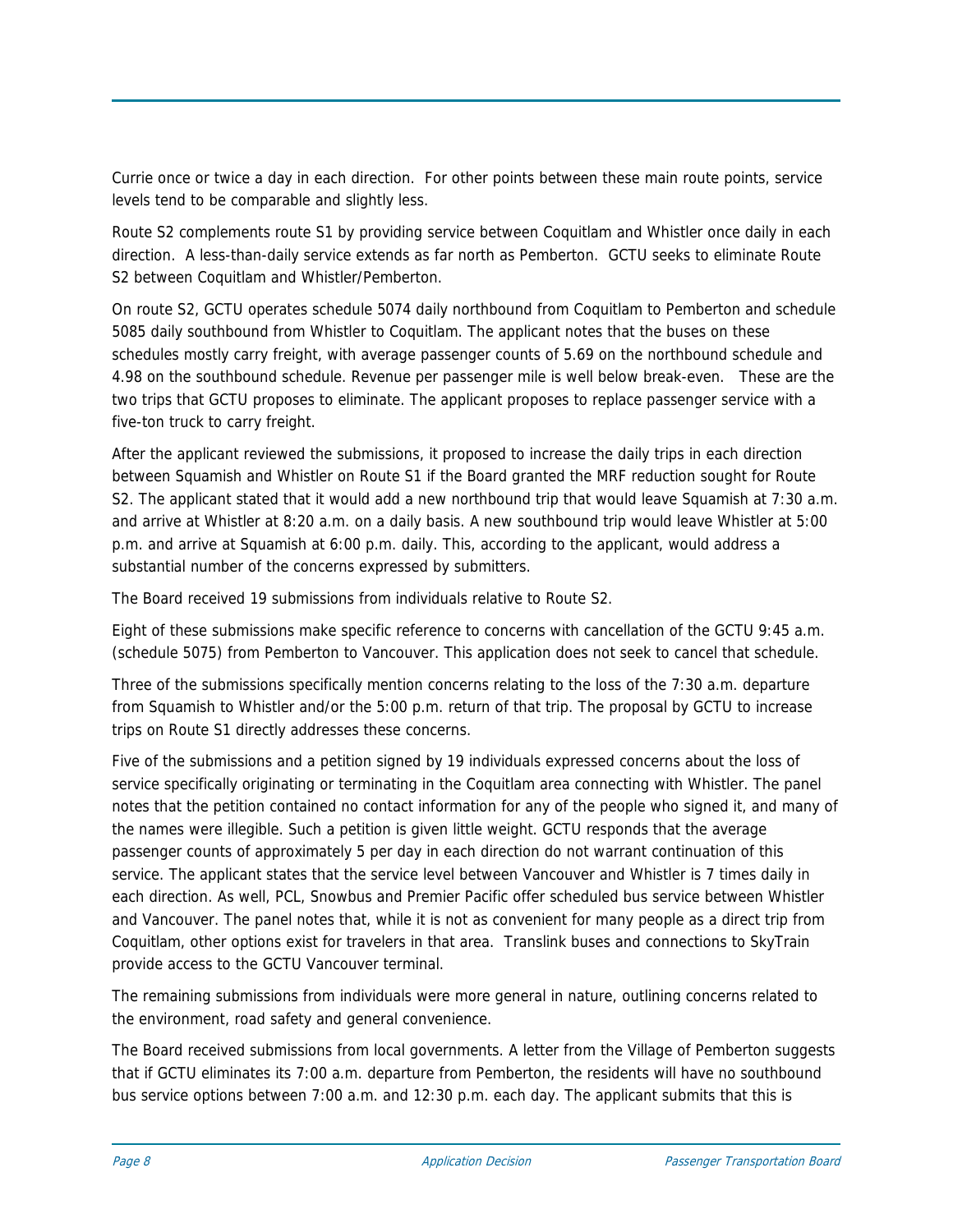incorrect, that the Pemberton to Whistler corridor will have GCTU bus service at 4:40 a.m. and 9:45 a.m. and a 7:08 a.m. service provided by Whistler Transit's Wave service, part of BC Transit.

The Squamish-Lillooet Regional District (SLRD) submits that any service reduction is damaging, but expresses particular concerns about the service between Squamish and Whistler. The addition of the trips outlined by GCTU to Route S1 should alleviate those concerns. The SLRD submits that it, and other communities within the SLRD, is providing a subsidy to GCTU through a service that provides residents with the opportunity to purchase tickets that are priced the same as public transit. GCTU states that this is not a subsidy program, but that the SLRD purchases blocks of "Greyhound Flex Passes" which are tickets available to the public. These tickets are sold by GCTU in books of 20 at a discount to the regular one-way fare, and must be used within 6 months of purchase. The SLRD and other communities then resell them as individual tickets to residents without markup. The panel notes that this type of cooperative effort should help to ensure the GCTU services are affordably priced to the public, and are therefore more likely to be viewed as a reasonable option to many travelers.

The District of Squamish submitted that the reduction in service on the Sea to Sky corridor would be burdensome on many of its residents and businesses. The proposed increase in service between Squamish and Whistler on Route S1 will alleviate some of this concern, particularly as it relates to commuters between Squamish and Whistler.

A letter from the Resort Municipality of Whistler (RMOW) stated that "Council passed a resolution that they are opposed to the proposed reduction in bus service." No specific reasons or issues were identified in the letter. The panel recognizes that any reduction in service is a concern to RMOW. We are of the view that the proposed increase in service on S1 between Squamish and Whistler will, to some extent, alleviate those concerns.

The City of Coquitlam provided a letter opposing the application with respect to Route S2. The panel notes the low ridership numbers provided by the applicant, and the range of options such as Translink in the Coquitlam area that connect to the GCTU terminal in Vancouver. While these services are not as convenient as a direct link, the balance between public need for a direct service and availability of alternative services must be considered. On balance, the ridership and the small number of submissions from residents of Coquitlam and surrounding municipalities indicates a very modest public need for the service.

The Board received a submission from Intrawest at Whistler Blackcomb, a major employer in RMOW. The company submits that the service provided currently is crucial to commuters from each of Squamish and Pemberton to RMOW and that a reduction in service would place a hardship on commuters and the companies that employ them. The panel notes that the applicant's proposed increase in service on S1 would alleviate some of these concerns, particularly with respect to the Squamish – Whistler corridor. Further, the services available between Pemberton and Whistler, with the remaining GCTU schedule and the Whistler Transit Wave system, appear to provide reasonable alternatives to commuters in that area.

The panel finds that, by increasing the MRF on Route S1 by one trip daily in each direction between Squamish and Whistler, granting the application with respect to elimination of Route S2 will continue to meet the public need for service in this corridor. The elimination of Route S2 is granted on the provision that the MRF on Route S1 is increased by one trip daily in each direction.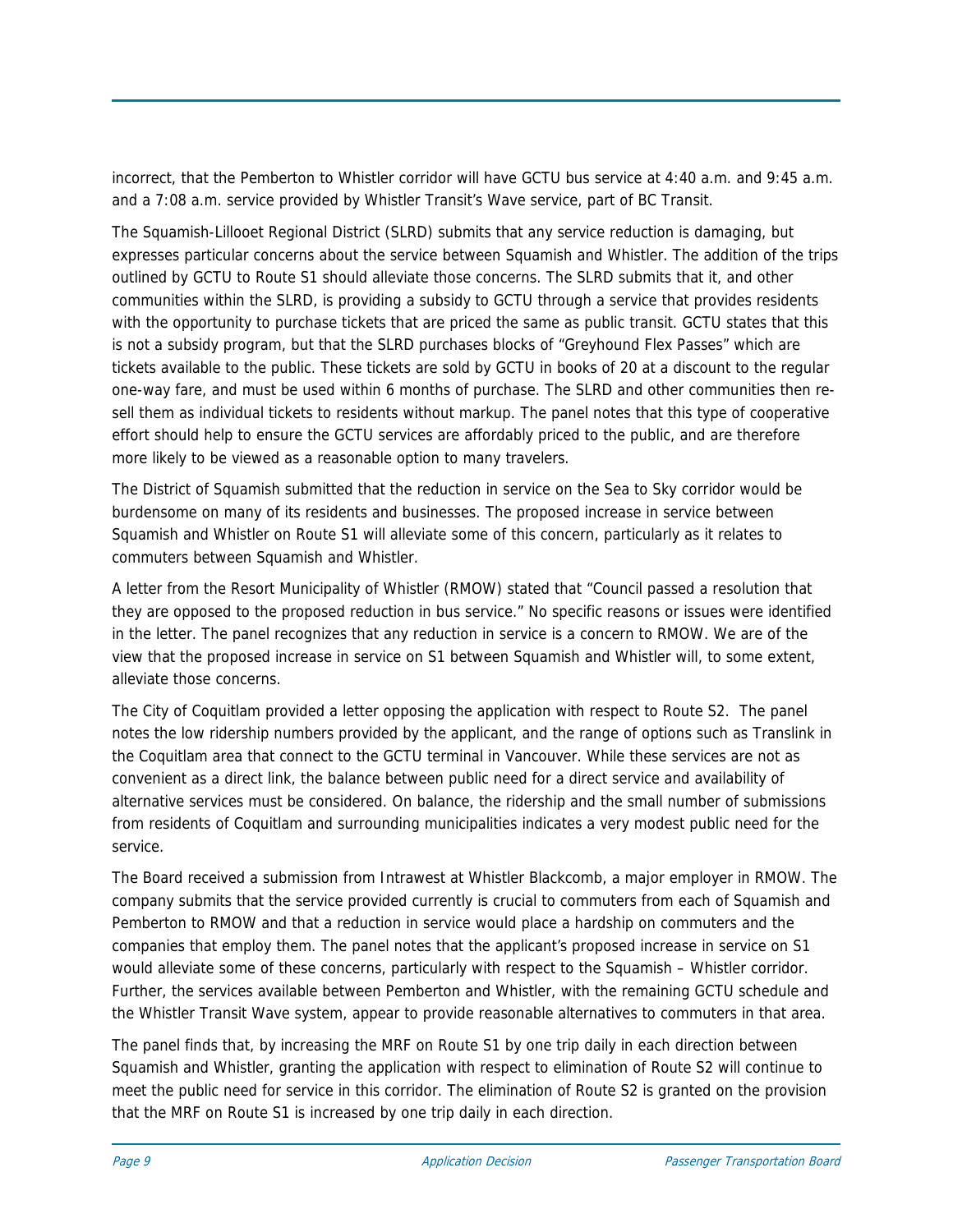#### **Route T | MRF Reduction**

| Victoria - Namaimo           |  |
|------------------------------|--|
| <b>Affected Route Points</b> |  |

| Victoria | Ladysmith |
|----------|-----------|
| Duncan   | Nanaimo   |

Between Victoria and Nanaimo, the applicant seeks to reduce the daily minimum service levels (in each direction) for the principal route points of Victoria, Duncan, Ladysmith and Nanaimo from 5 trips to 4 trips with a fifth trip on Friday and Sunday in each direction. It proposes to do this by eliminating the northbound schedules 5100 (in its entirety) and 5118 except on Friday and Sunday and southbound schedules 5101 (in its entirety) and 5117 except on Friday and Sunday. No changes or reductions are proposed for route points with a minimum service frequency of 3 trips daily in each direction.

A submission from the local MLA for Nanaimo, as noted above in Routes Q and QA, outlined concern about reducing bus service that does not encourage a reduced use of personal vehicles which increases our carbon footprint.

The Board also received 5 submissions from individuals. One was from a senior resident in Parksville who expresses the need to address the dependence on public transport by increased numbers of seniors who need to keep in touch with their care giving families on the Island. Two of the 3 submissions from Victoria relate to dependence on the bus service to keep in contact with family, the hardship the cuts will mean on their ability to travel but do not indicate any level of usage. The other submission was a Victoria resident who uses the bus to commute to his work in Port Mellon, B.C. on the Sunshine Coast every 4 days via the B.C. Ferry in Nanaimo. It is not made clear how the proposed reductions in minimum route frequency will specifically impact this person's travel. One submission from an undisclosed location makes a general statement that further reductions in service will increase the inconvenience that already exists.

The applicant reports that for the 12 months ending January 31, 2009 the southbound schedule 5101 and 5117 operated significantly below its current breakeven RPM for Vancouver Island on both routes. It reports the northbound schedule 5100 also operated below its breakeven RPM for Vancouver Island. It also reports that, while the northbound schedule 5118 has a higher RPM and an average daily passenger load of 20.46, the figures are misleading. The traffic is only heavy on 2 days of the week (Fridays and Sundays) and much lighter on the remaining days.

The applicant noted that there are alternative transportation options on this route. For example, B.C. Transit has introduced a new Cowichan Valley commuter rapid bus service between Duncan and Victoria, and between Shawnigan Lake and Victoria. These services run Monday to Friday each week with 3 southbound trips in the early morning and 3 northbound trips in the late afternoon. As well, Islandlink Bus Services provides a "connector bus" service.

With the availability of additional public transit and private commercial transportation options, the Board finds that granting the proposed changes to Route T will maintain a reasonable level of service that meets the public need.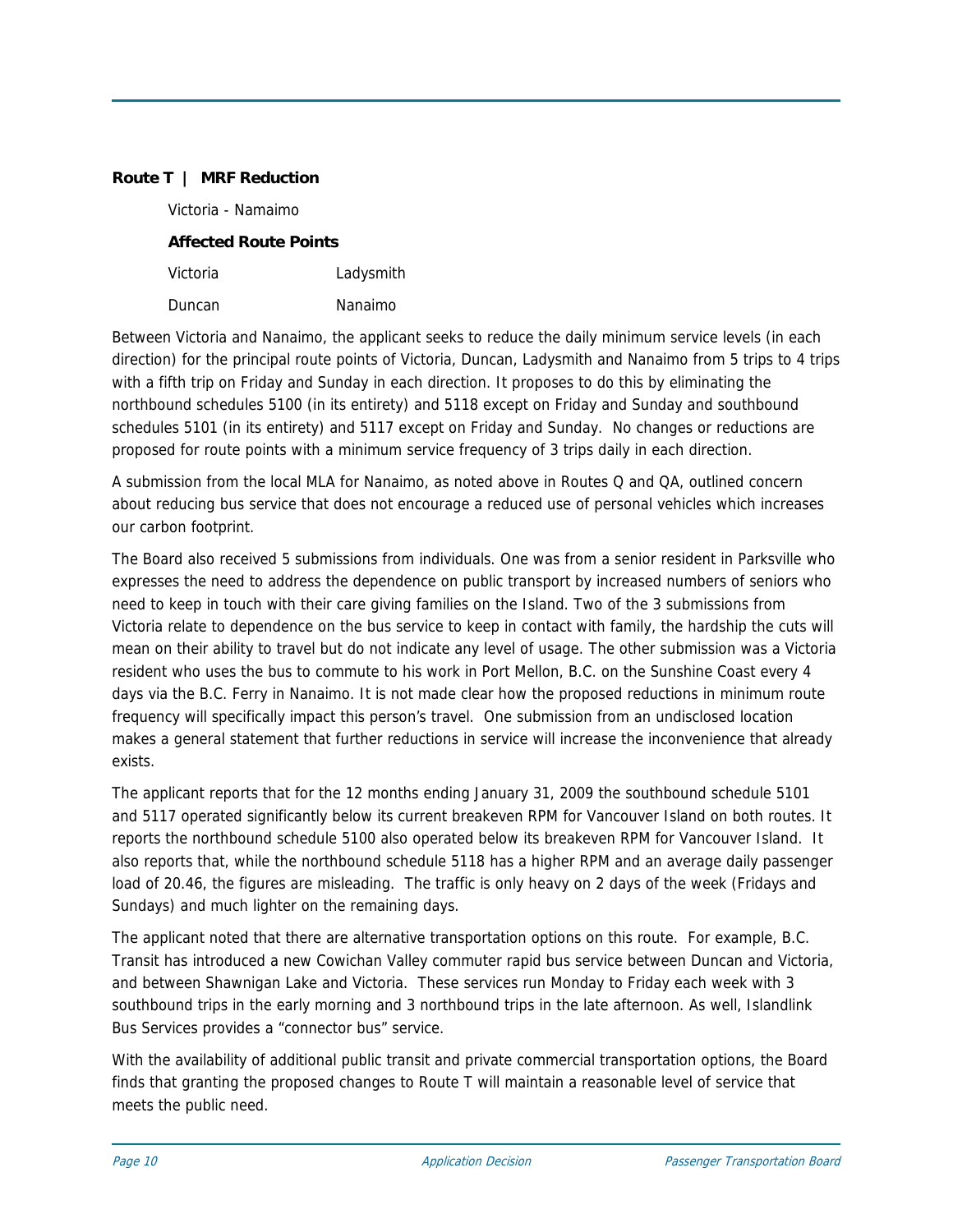#### **Route U | MRF Reduction**

Nanaimo – Campbell River

#### **Affected Route Points**

| Nanaimo          | <b>Buckley Bay</b> |
|------------------|--------------------|
| Nanoose          | Union Bay          |
| Craig's Crossing | Royston            |
| Parksville       | Courtenay          |
| French Creek     | Merville           |
| Qualicum Beach   | <b>Black Creek</b> |
| Home Lake Road   | Oyster River       |
| <b>Bowser</b>    | Campbell River     |
|                  |                    |

#### Fanny Bay

Between Nanaimo and Campbell River, the applicant seeks to reduce the daily minimum service levels (in each direction) for the principal route points of Nanaimo, Parksville, Courtenay and Campbell River from 3 trips to 2 trips. All of the other smaller route stops on this route would be reduced from 2 to 1 flag/drop ("fd") daily. In order to achieve this GCTU proposes to eliminate in their entirety the northbound schedules 5100 (Monday-Saturday) and 5104 (Sunday) and the 5118 daily except on Friday and Sunday. It also proposes to eliminate the southbound schedule 5117 daily except on Friday and Sunday.

If the Board approves a reduction for Route T and U, GCTU indicates that it will extend northbound service on schedule 5102 beyond Nanaimo to Campbell River (and further to Port Hardy) on a daily basis. This schedule currently arrives daily in Nanaimo at 09:35 from Victoria.

A submission from the local MLA for Nanaimo as noted above concerning Routes Q, QA and T was received.

Eleven submissions came from individuals which included residents in Campbell River (2), Nanaimo(2), Courtenay (1), Qualicum Beach(1), Victoria (1), Edmonton, Alberta(1), Parksville(1). Two (2) emails came from undisclosed locations.

Two of the submissions, from people who use the bus for educational purposes, had issues with the dropping of afternoon or late evening trips between Nanaimo and Courtenay and with the loss of a late evening trip to commute between Nanaimo and Campbell River. One senior from Parksville expressed concerns about reduced service between Victoria and Parksville. A service her daughter, who lives in Victoria, uses to visit her periodically for a week or two at a time to help with business, shopping, etc. The remainder of the submissions offered general views or concerns related to increased hardship for low income and elderly residents who depend on bus service to maintain connections with relatives. They also referred to the need for improved bus, plane and train connections to encourage the reduced use of private vehicles.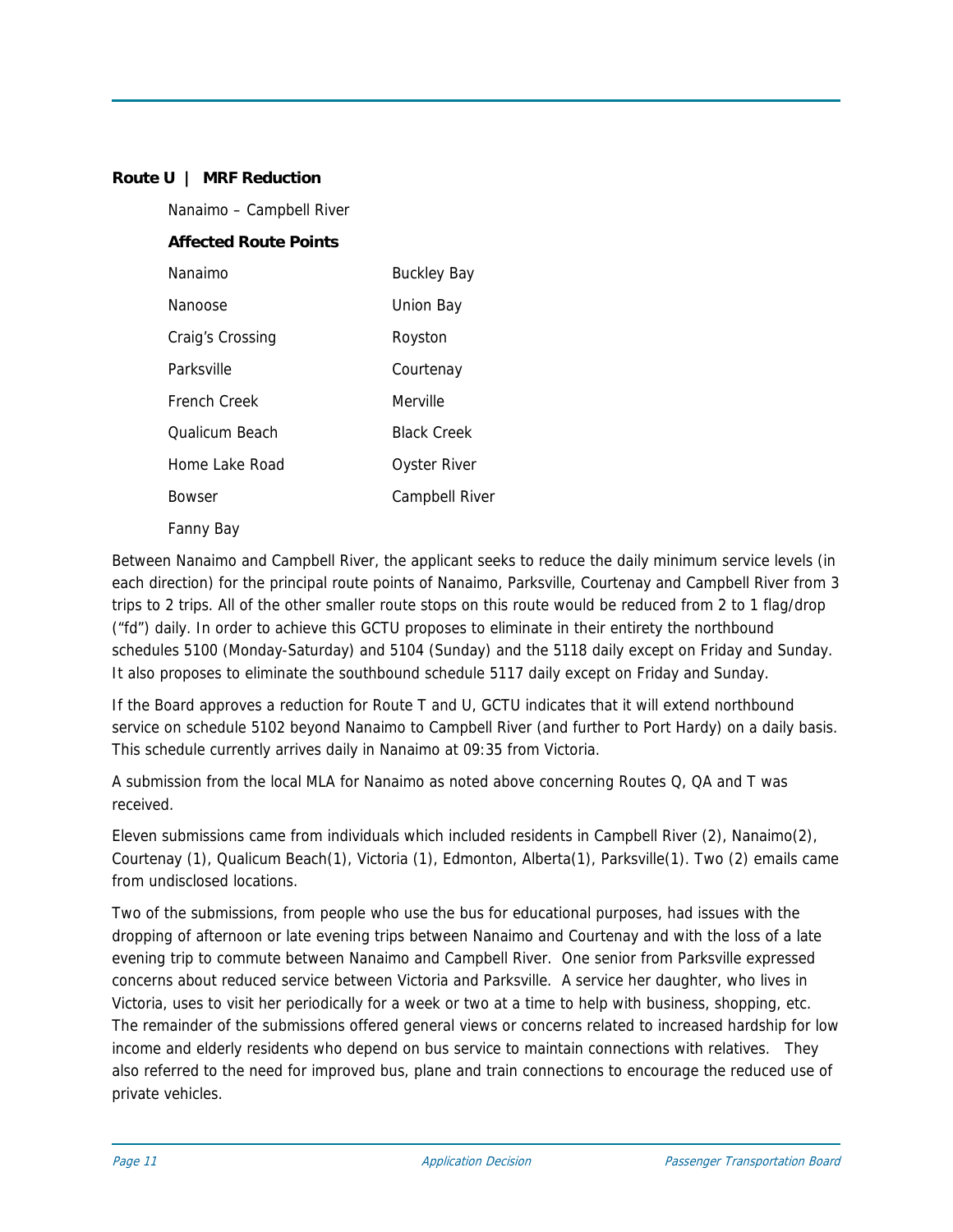The applicant reports that for the 12 months ending January 31, 2009 the Northbound schedules 5100, 5104 and 5118 had average passenger loads of 18.52, 20.24 and 11.99 respectively. It reports schedules 5100 and 5104 had RPMs that are close to breakeven for Vancouver Island and that 5118 operated about 38% below the breakeven point. GCTU is proposing, however, to maintain the northbound late schedule of 5118 on Friday and Sunday as these are heavier load days. It reports the Southbound schedule 5117 operated below its breakeven RPM for Vancouver Island with average daily passenger loads of 9.30.

The Board notes that services may be available by operators with a connector bus exclusion from requiring special authorization of the Board to operate an inter-city bus. It also recognizes the daily B.C. Transit services between Nanaimo and Qualicum Beach including Parksville and its provision of daily services between Courtenay and Campbell River. The latter service connects the Campbell River Transit System and the Comox Valley Transit System at Oyster River. The public has a range of alternative transportation options available to it on this corridor and GCTU's plan to extend on a daily basis its northbound service on schedule 5102 beyond Nanaimo to Campbell River will help to maintain and complement services and connectivity north of Nanaimo on the corridor. The Board, however, encourages GCTU to consult with the affected major communities north of Nanaimo on the best and optimal way to start up and schedule this extension of 5102 recognizing the needs of residents. Given the small number of submissions expressing actual details of usage, detailed concerns or other relevant evidence of the impact of this reduction in MRF, the Board finds that residents will not be impacted in any compelling manner by approving the changes requested and that service will be maintained at a level to meet public need.

# II. Is the applicant a fit and proper person to provide that service and is the applicant capable of providing that service?

In dealing with an application for MRF reduction, the Board is likely to apply the logic that a licensee seeking a reduction is a fit and proper person to provide the service proposed unless there is compelling evidence to the contrary.

In this instance, the applicant has been providing service throughout the province over a large network of routes. There is no compelling evidence to suggest that the applicant is not a fit and proper person to provide the service. The applicant seeks to reduce or eliminate aspects of the existing service, and there is no evidence that the applicant would be incapable of providing the service proposed in this application. We find that the applicant is a fit and proper person to provide the service and is capable of providing the service.

# III. Would the application, if granted, promote sound economic conditions in the passenger transportation business in British Columbia?

The Board must consider the promotion of sound economic conditions in the passenger transportation business in British Columbia. This includes, but is not limited to, the financial health of the applicant seeking a reduction in MRF. This could include the overall financial health of the applicant or the financial health of specific routes.

The panel finds that the applicant has put forward substantive evidence with respect to the financial performance of the routes on which it seeks to amend the MRF in this application. In each case, the panel has examined the potential impact of the proposed reductions and what that impact might be on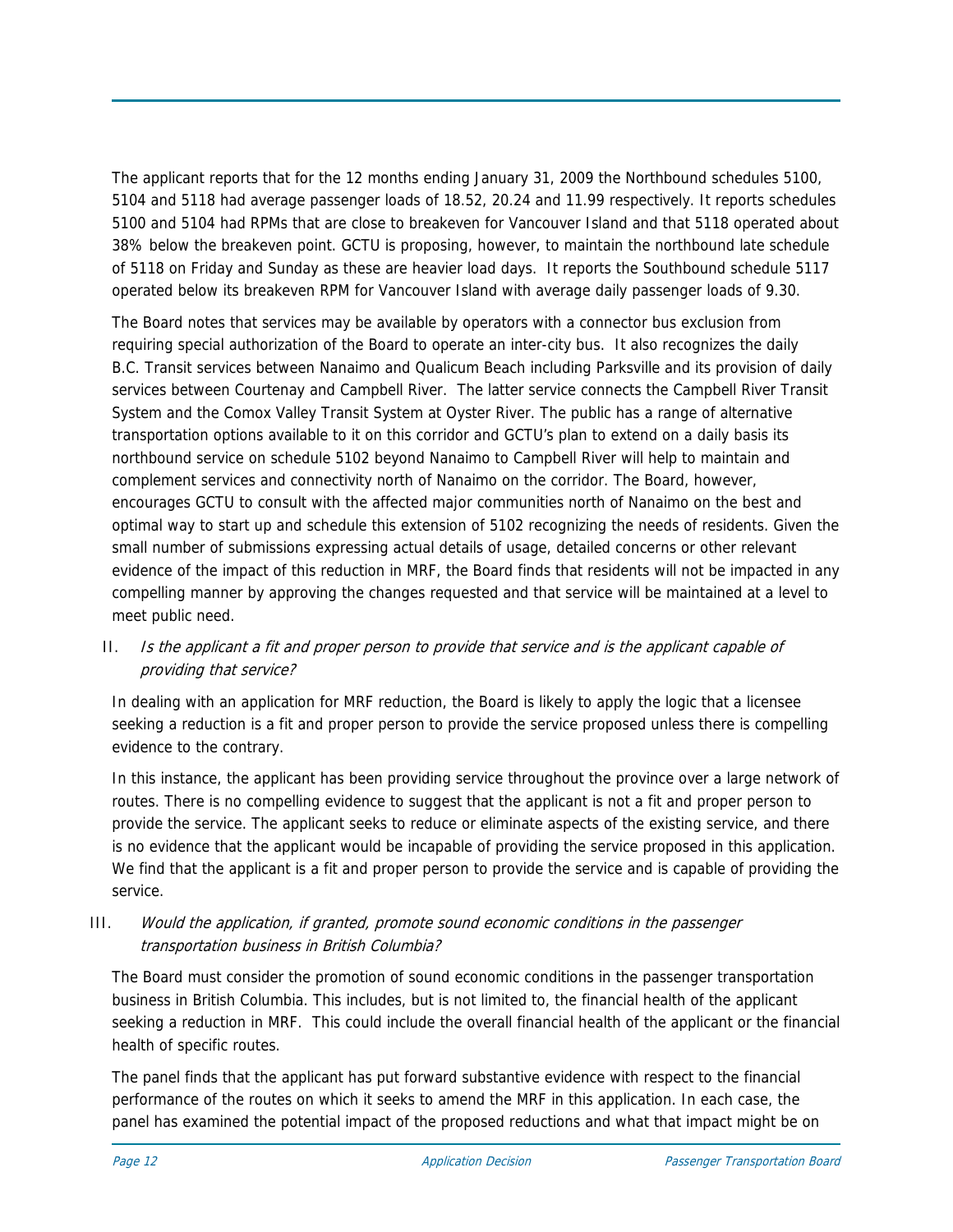the financial condition of the applicant. On balance, the granting of the application as outlined in this decision will promote sound economic conditions in the passenger transportation business in British Columbia.

# **Activation:** *Direction to the Applicant:*

At least 21 days before implementing schedule changes, GCTU must publish notice of the change and the effective date in newspapers of affected communities. Copies of such notices must be provided to the Registrar, Passenger Transportation before an amended licence may be obtained. The 21-day notice requirement is waived for route(s) where the elimination of ferry sailing(s) by B.C. Ferries necessitates a service reduction on an existing GCTU schedule.

A Passenger Transportation Licence must be issued by the Registrar of Passenger Transportation under section 29 or renewed under section 34 of the Passenger Transportation Act before the special authorization approved in this decision may be exercised.

Direction to the Registrar of Passenger Transportation:

The Registrar may amend the GCTU licence to incorporate the changes in inter-city bus routes and minimum route frequencies as set out in the terms and conditions below. This includes the elimination of route S2 and changes to route S1. An amended licence may only be issued after GCTU has given the Registrar copies of newspaper notices that were published in affected communities. The newspaper notices must meet the requirements set out under "Direction to the Applicant."

#### **Special Authorization:**

## **Inter-City Bus (ICB)**

**Terms & Conditions:** The following terms and conditions relate only to routes that are affected by this preliminary application decision. That is, they do not represent all the terms and conditions respecting the special authorization passenger transportation licence for Greyhound Canada Transportation ULC.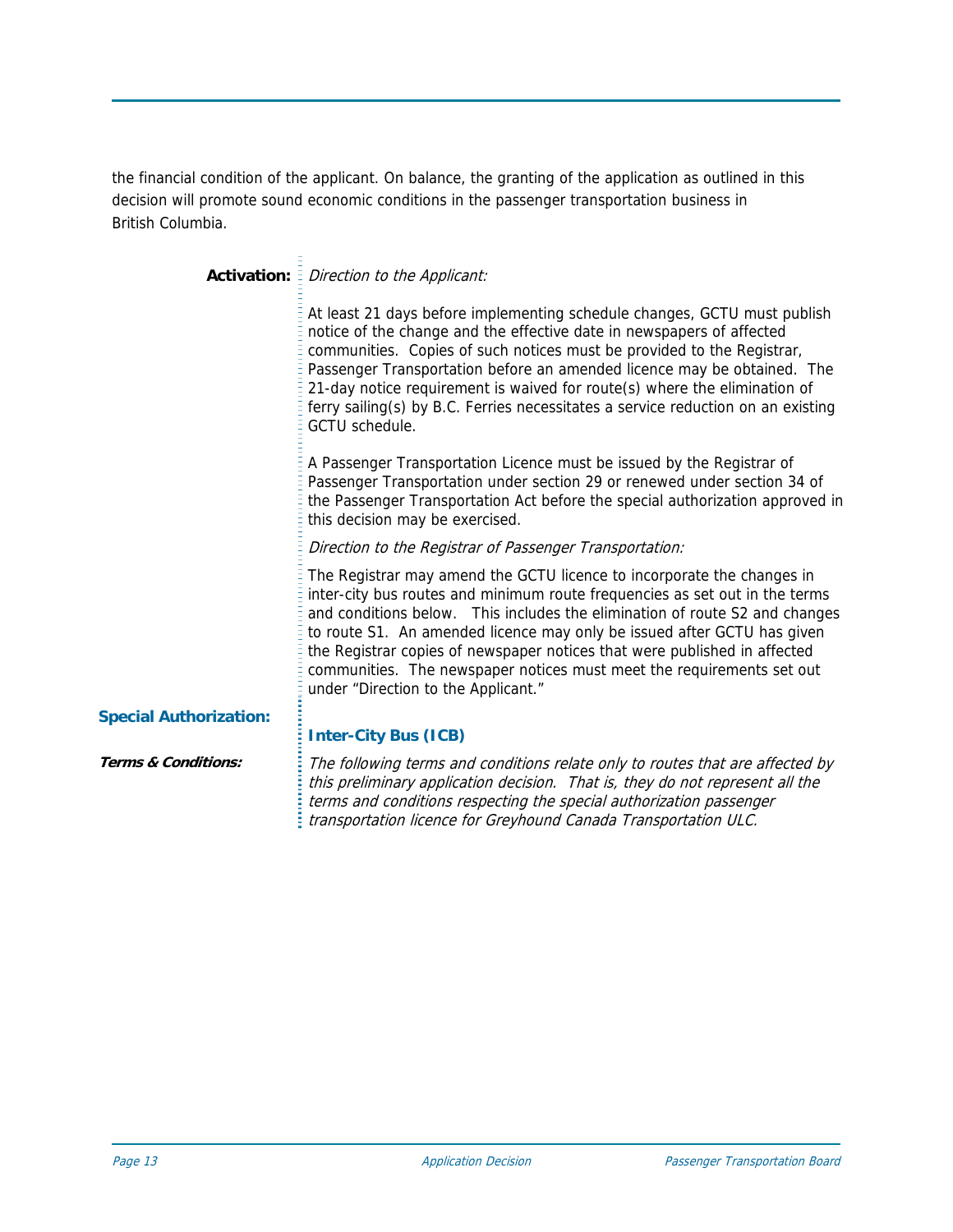# **Route Number: N**

Terminating Point 1: Alberta Border & Highway 16 Terminating Point 2: City of Vancouver

| Authorized Route: | <b>Route Points</b>         | <b>Daily Minimum</b><br>(each direction) | <b>Total Weekly</b><br>Minimum |
|-------------------|-----------------------------|------------------------------------------|--------------------------------|
|                   | Alberta Border & Highway 16 | n/a                                      | n/a                            |
|                   | Mount Robson                | 1 <sub>fd</sub>                          | $21$ fd                        |
|                   | Tete Jaune Cache Junction   | 1 <sub>fd</sub>                          | 14 fd                          |
|                   | Village of Valemount        | $\overline{2}$                           | 28                             |
|                   | <b>Blue River</b>           | $\overline{2}$                           | 28                             |
|                   | Avola Junction              | 2 fd                                     | 28 fd                          |
|                   | Vavenby <sup>2</sup>        | 1                                        | 14                             |
|                   | Clearwater                  | 2                                        | 28                             |
|                   | <b>Little Fort</b>          | $\overline{2}$                           | 28                             |
|                   | <b>Barriere</b>             | $\overline{2}$                           | 28                             |
|                   | City of Kamloops            | 1                                        | 14                             |
|                   | City of Merritt             | $\overline{0}$                           | $\overline{7}$                 |
|                   | District of Hope            | $\mathbf 0$                              | 7                              |
|                   | Agassiz                     | alt                                      | alt                            |
|                   | District of Mission         | alt                                      | alt                            |
|                   | District of Maple Ridge     | alt                                      | alt                            |
|                   | City of Chilliwack          | 1                                        | 14                             |
|                   | City of Abbotsford          | $\mathbf 0$                              | 7                              |
|                   | City or Township of Langley | $\overline{0}$                           | 7                              |
|                   | City of Surrey              | alt                                      | alt                            |
|                   | District of Delta           | alt                                      | alt                            |
|                   | City of Richmond            | alt                                      | alt                            |
|                   | City of Coquitlam           | $\Omega$                                 | 14                             |
|                   | City of Vancouver           | 1                                        | 14                             |

#### **Abbreviations:**

- "fd" means "flag" (where the vehicle will stop on signal to pick up a passenger) or "drop" (where the vehicle will stop on signal to drop off a passenger on board), or both.
- "alt" means "alternate" route point that is not located directly enroute between other route points authorized by the Board; service may be provided to one or more alternate route points at the option and frequency of the licence holder on the condition that all minimum route frequencies approved or set by the Board are maintained.
- "n/a" means "not applicable"

j

<span id="page-13-0"></span> $2$  1 daily "intown" trip into Vavenby (each direction)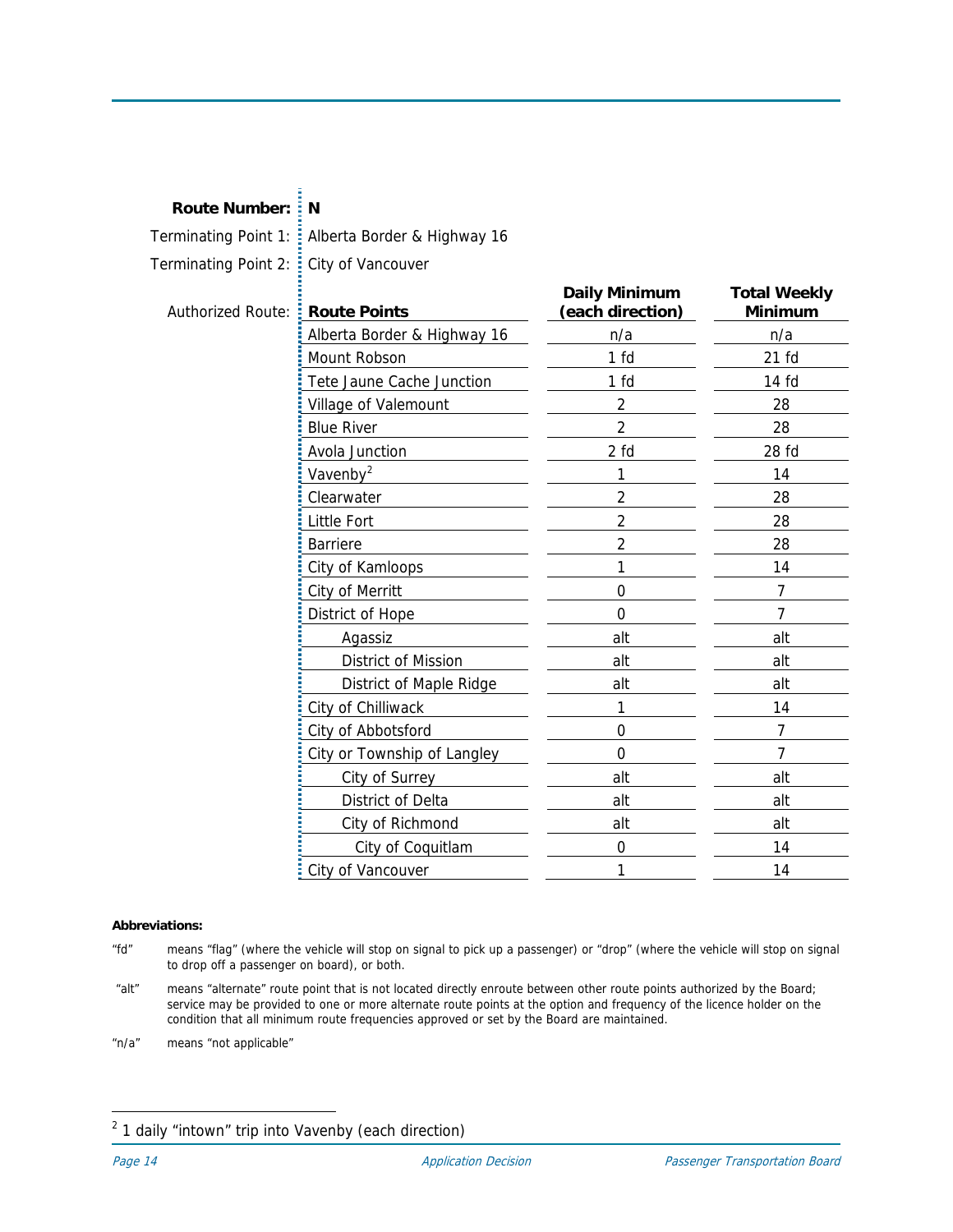| Route Number: : Q (via Horseshoe Bay/Departure Bay Ferry) |
|-----------------------------------------------------------|
|                                                           |
|                                                           |

Terminating Point 1: **E** City of Vancouver

 $\Xi$ 

Terminating Point 2: : City of Nanaimo

| Authorized Route: Route Points |                              | <b>Daily Minimum</b><br>(each direction) | <b>Total Weekly</b><br><b>Minimum</b> |
|--------------------------------|------------------------------|------------------------------------------|---------------------------------------|
|                                | City of Vancouver            |                                          | 84                                    |
|                                | City of West Vancouver       |                                          | 84                                    |
|                                | Horseshoe Bay Ferry Terminal |                                          | 84                                    |
|                                | Departure Bay Ferry Terminal |                                          | 84                                    |
|                                | City of Nanaimo              |                                          | 84                                    |
|                                |                              |                                          |                                       |

# **Route Number: QA (Alternate via Tsawwassen/Duke Point Ferry)**

Terminating Point 1: City of Vancouver

Terminating Point 2: City of Nanaimo

| Authorized Route: : Route Points |                             | <b>Daily Minimum</b><br>(each direction) | <b>Total Weekly</b><br><b>Minimum</b> |
|----------------------------------|-----------------------------|------------------------------------------|---------------------------------------|
|                                  | : City of Vancouver         | alt                                      | alt                                   |
|                                  | : City of Richmond          | alt                                      | alt                                   |
|                                  | : Tsawwassen Ferry Terminal | alt                                      | alt                                   |
|                                  | : Duke Point Ferry Terminal | alt                                      | alt                                   |
|                                  | : City of Nanaimo           | alt                                      | alt                                   |

#### **Abbreviations:**

"alt" means "alternate" route point that is not located directly enroute between other route points authorized by the Board; service may be provided to one or more alternate route points at the option and frequency of the licence holder on the condition that all minimum route frequencies approved or set by the Board are maintained.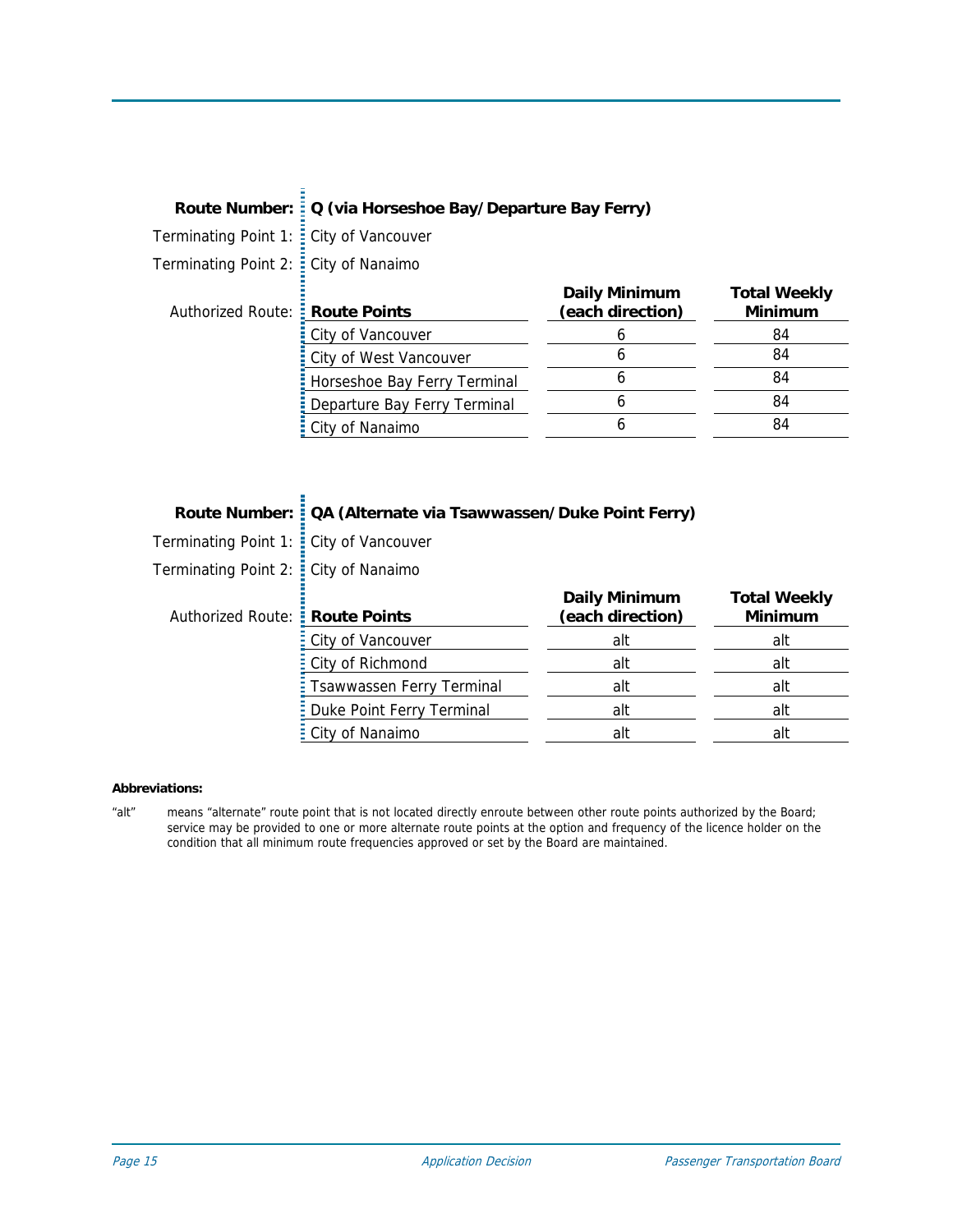#### **Route Number: 51**

| Terminating Point 1: |  |  |
|----------------------|--|--|
|                      |  |  |

City of Vancouver Terminating Point 2:  $\frac{1}{2}$  Mount Currie<sup>[3](#page-15-0)</sup>

# Authorized Route: **Route Points Daily Minimum (each direction) Total Weekly Minimum**  City of Vancouver 2008 City of West Vancouver **6** 6 91 Horseshoe Bay 0 49 fd Sunset Beach 5 fd 5 fd 84 fd Village of Lions Bay 8 70 Furry Creek 34 fd
34 fd
34 fd
34 fd
34 fd
34 fd
34 fd
34 fd
34 fd
34 fd
34 fd
34 fd
34 fd
34 fd
34 fd
34 fd
34 fd
34 fd
34 fd
34 fd
34 fd
34 fd
34 fd
34 fd
34 fd
34 fd
34 fd
34 fd
34 fd
34 fd
34 fd
34 fd
34 fd
34 fd
34 fd Brittania Beach 177 District of Squamish 105 Dentville 28 fd Garibaldi Highlands 8 112 Brackendale **1** 7 fd 98 fd Pinecrest/Black Tusk 7 7 1 98 Resort Municipality of Whistler: o Function Junction | 7 fd | 105 fd o Twin Lakes | 7 fd | 105 fd o Whistler Creek | 1 6 1 98 o Whistler Village | | 8 112 Alpine Meadows and the set of the 3 fd 49 fd 49 fd 49 fd 49 fd 49 fd 49 fd 49 fd 49 fd 49 fd 5 and 49 fd 5 and 49 fd 5 and 49 fd 5 and 49 fd 5 and 49 fd 5 and 49 fd 5 and 49 fd 5 and 49 fd 5 and 49 fd 5 and 49 fd 5 and 49 Emerald Estates 28 Village of Pemberton 1 4 4 56 Mount Currie 1 + 1 oc 14 + 7 oc

**Note: Route S2 is excluded from the terms and condition of licence.** 

<span id="page-15-0"></span><sup>-</sup><sup>3</sup> Route S1: Some trips may terminate at Whistler Village or the Village of Pemberton instead of Mt.Currie.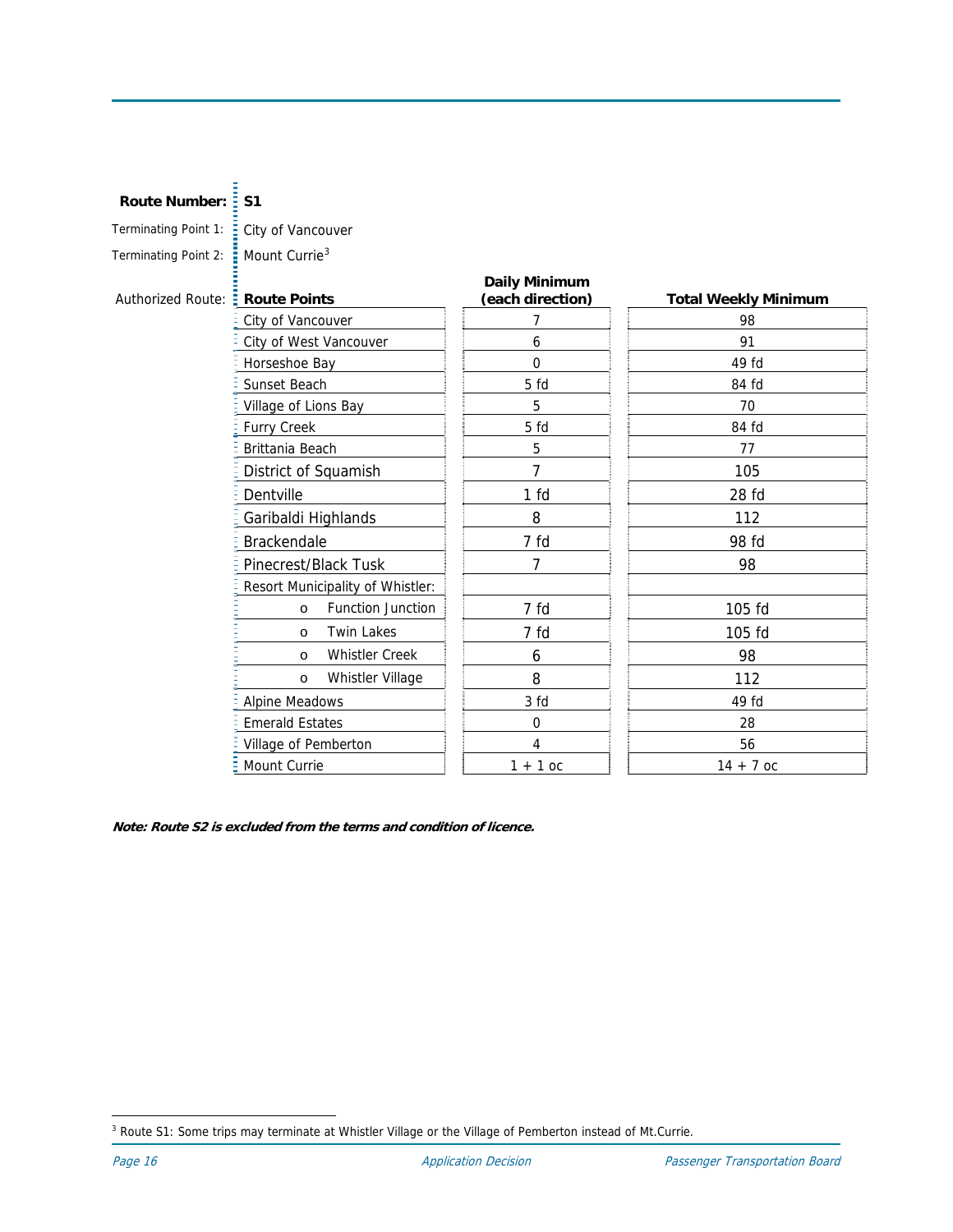| <b>Route Number:</b>                            | Т                                                                                                                                                                                                                                                                                                                                                                                                                                                                |                                          |                                       |
|-------------------------------------------------|------------------------------------------------------------------------------------------------------------------------------------------------------------------------------------------------------------------------------------------------------------------------------------------------------------------------------------------------------------------------------------------------------------------------------------------------------------------|------------------------------------------|---------------------------------------|
| Terminating Point 1:                            | City of Victoria                                                                                                                                                                                                                                                                                                                                                                                                                                                 |                                          |                                       |
| Terminating Point 2:                            | City of Nanaimo                                                                                                                                                                                                                                                                                                                                                                                                                                                  |                                          |                                       |
| Authorized Route: <b>E</b> Route Points         |                                                                                                                                                                                                                                                                                                                                                                                                                                                                  | <b>Daily Minimum</b><br>(each direction) | <b>Total Weekly</b><br><b>Minimum</b> |
|                                                 | City of Victoria                                                                                                                                                                                                                                                                                                                                                                                                                                                 | 4                                        | 60                                    |
|                                                 | City of Langford                                                                                                                                                                                                                                                                                                                                                                                                                                                 | 3 fd                                     | 42 fd                                 |
|                                                 | Goldstream                                                                                                                                                                                                                                                                                                                                                                                                                                                       | 3 fd                                     | 42 fd                                 |
|                                                 | Malahat Lookout                                                                                                                                                                                                                                                                                                                                                                                                                                                  | 3 fd                                     | 42 fd                                 |
|                                                 | Mill Bay                                                                                                                                                                                                                                                                                                                                                                                                                                                         | 3                                        | 54                                    |
|                                                 | Cobble Hill                                                                                                                                                                                                                                                                                                                                                                                                                                                      | 3 fd                                     | 42 fd                                 |
|                                                 | Cowichan Bay                                                                                                                                                                                                                                                                                                                                                                                                                                                     | 3 fd                                     | 42 fd                                 |
|                                                 | City of Duncan                                                                                                                                                                                                                                                                                                                                                                                                                                                   | 4                                        | 60                                    |
|                                                 | District of North Cowichan                                                                                                                                                                                                                                                                                                                                                                                                                                       | 3                                        | 42                                    |
|                                                 | Saltair                                                                                                                                                                                                                                                                                                                                                                                                                                                          | 3 fd                                     | 42 fd                                 |
|                                                 | Town of Ladysmith                                                                                                                                                                                                                                                                                                                                                                                                                                                | 4                                        | 60                                    |
|                                                 | Cassidy                                                                                                                                                                                                                                                                                                                                                                                                                                                          | 3                                        | 42                                    |
|                                                 | City of Nanaimo                                                                                                                                                                                                                                                                                                                                                                                                                                                  | 4                                        | 60                                    |
| <b>Emergency Routing:</b><br>Alternate Routing: | When the Malahat portion of the Trans Canada Highway cannot be used,<br>vehicles may be operated from the City of Victoria to the District of Saanich<br>to the District of Central Saanich and, after crossing the Finlayson Arm by<br>the Mill Bay Ferry, reconnect with the regular route at Mill Bay.<br>The route points set out above do not preclude the licence holder from, on<br>any portion of Highway 1 that is situated on Vancouver Island, making |                                          |                                       |
|                                                 | scheduled time stops or conveying passengers who hail or flag the motor<br>vehicle from the street.                                                                                                                                                                                                                                                                                                                                                              |                                          |                                       |

#### **Abbreviations:**

"fd" means "flag" (where the vehicle will stop on signal to pick up a passenger) or "drop" (where the vehicle will stop on signal to drop off a passenger on board), or both.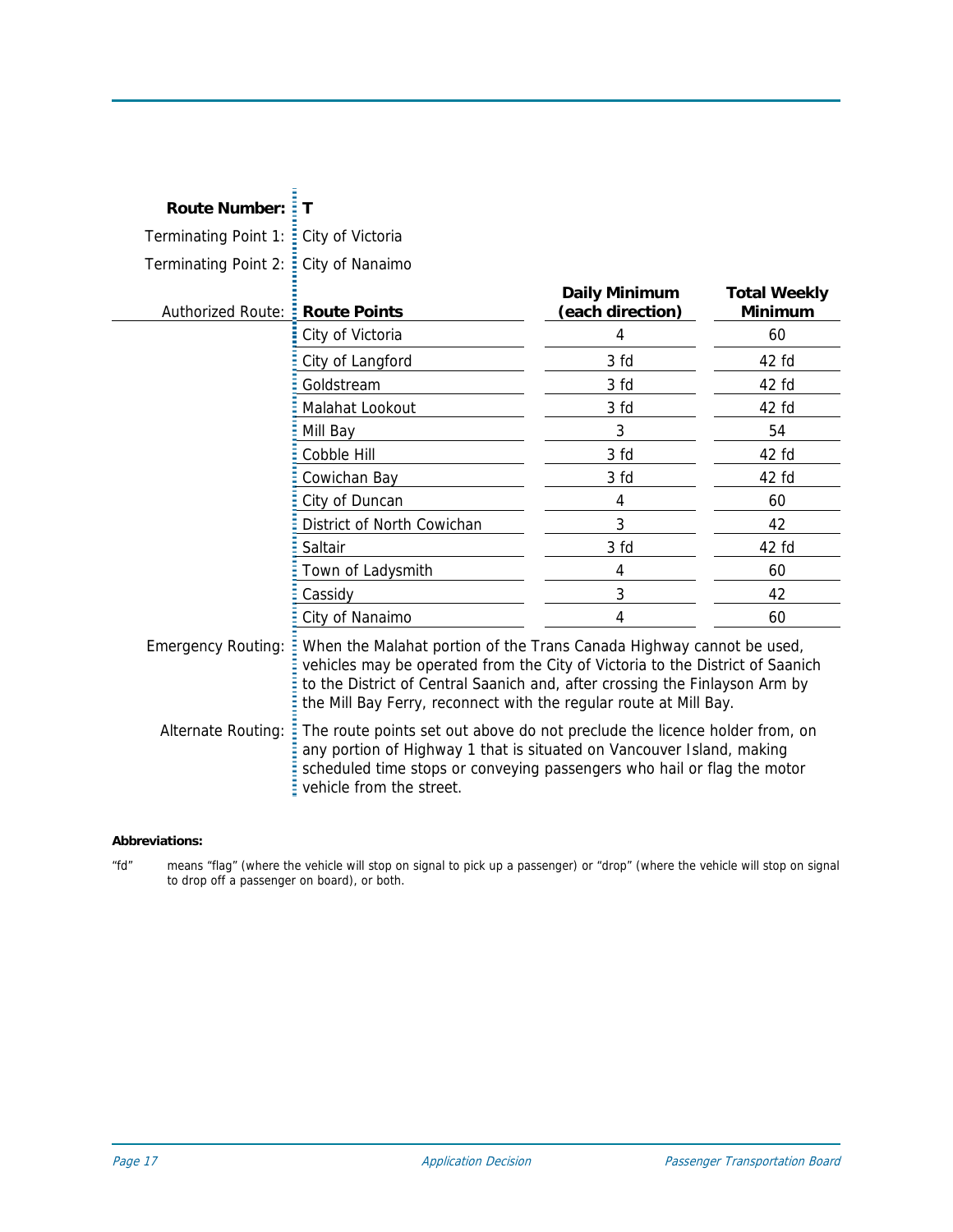| Terminating Point 1: E City of Nanaimo |                                                   |                                          |                                       |
|----------------------------------------|---------------------------------------------------|------------------------------------------|---------------------------------------|
|                                        | Terminating Point 2: E District of Campbell River |                                          |                                       |
| Authorized Route: :                    | <b>Route Points</b>                               | <b>Daily Minimum</b><br>(each direction) | <b>Total Weekly</b><br><b>Minimum</b> |
|                                        | City of Nanaimo                                   | $\mathcal{P}$                            | 32                                    |
|                                        | Nanoose                                           | 1 fd                                     | 18 <sub>fd</sub>                      |
|                                        | Craig's Crossing                                  | 1 <sub>fd</sub>                          | 18 <sub>fd</sub>                      |
|                                        | City of Parksville                                | $\mathfrak{D}$                           | 32                                    |
|                                        | French Creek                                      | 1 <sub>fd</sub>                          | 18 <sub>fd</sub>                      |
|                                        | Town of Qualicum Beach                            | 1 <sub>fd</sub>                          | 18 <sub>fd</sub>                      |
|                                        | Home Lake Road                                    | 1 <sub>fd</sub>                          | 18 <sub>fd</sub>                      |
|                                        | <b>Bowser</b>                                     | 1 <sub>fd</sub>                          | 18 fd                                 |
|                                        | Fanny Bay                                         | 1 <sub>fd</sub>                          | 18 <sub>fd</sub>                      |
|                                        | <b>Buckley Bay</b>                                | 1 fd                                     | 18 <sub>fd</sub>                      |
|                                        | Union Bay                                         | 1 fd                                     | 18 <sub>fd</sub>                      |
|                                        | Cumberland                                        | alt                                      | alt                                   |
|                                        | Royston                                           | 1 fd                                     | 18 <sub>fd</sub>                      |
|                                        | City of Courtenay                                 | $\mathfrak{D}$                           | 32                                    |
|                                        | Merville                                          | 1 <sub>fd</sub>                          | 18 <sub>fd</sub>                      |
|                                        | <b>Black Creek</b>                                | 1 <sub>fd</sub>                          | 18 <sub>fd</sub>                      |
|                                        | <b>Oyster River</b>                               | 1 <sub>fd</sub>                          | 18 fd                                 |
|                                        | District of Campbell River                        | $\overline{2}$                           | 32                                    |
|                                        |                                                   |                                          |                                       |

#### **Abbreviations:**

**Route Number: U** 

- "fd" means "flag" (where the vehicle will stop on signal to pick up a passenger) or "drop" (where the vehicle will stop on signal to drop off a passenger on board), or both.
- "alt" means "alternate" route point that is not located directly enroute between other route points authorized by the Board; service may be provided to one or more alternate route points at the option and frequency of the licence holder on the condition that all minimum route frequencies approved or set by the Board are maintained.